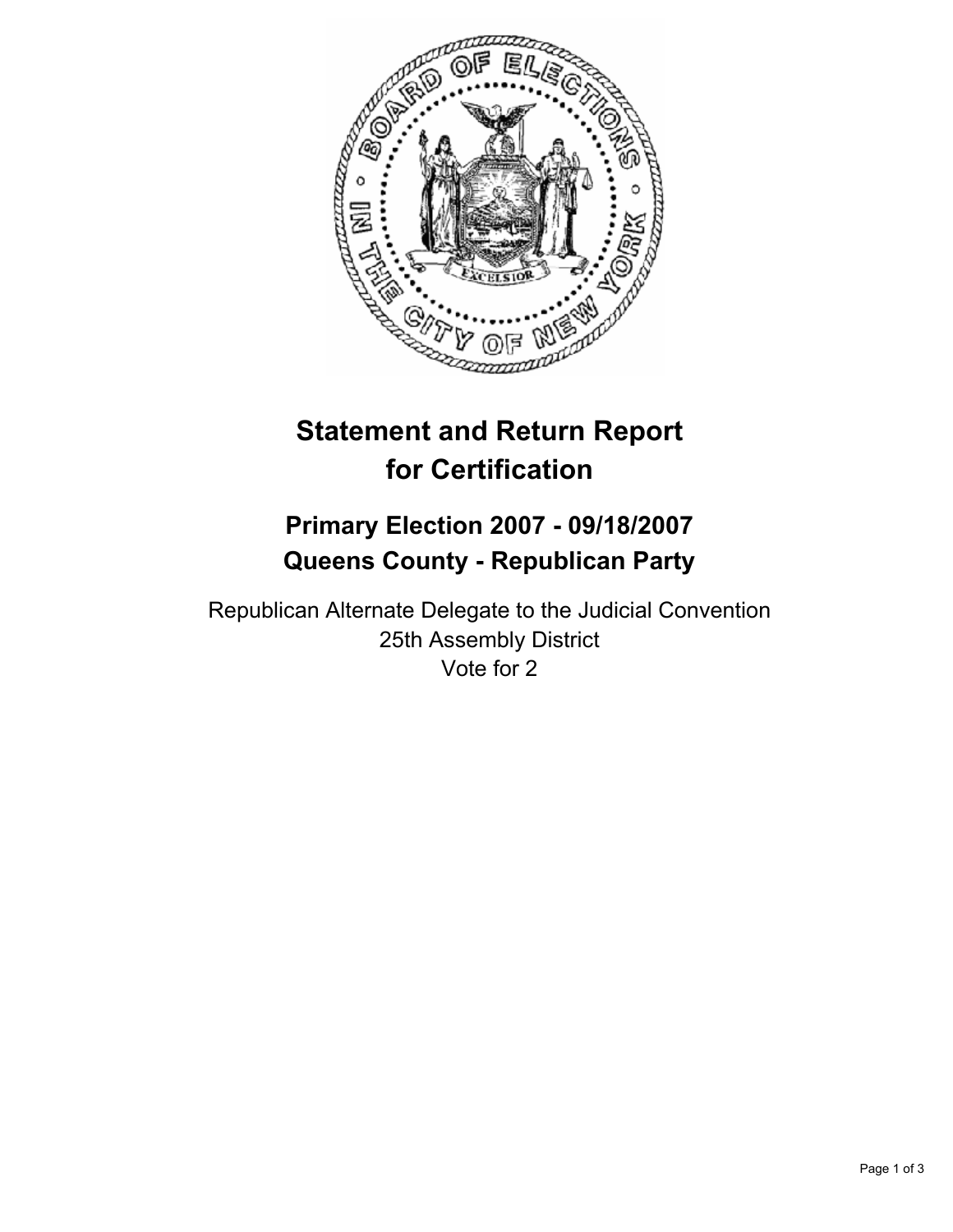

#### **Assembly District 25**

| <b>EMERGENCY</b>   |     |
|--------------------|-----|
| ABSENTEE/MILITARY  | 24  |
| AFFIDAVIT          |     |
| <b>CHENG WANG</b>  | 101 |
| WILLIAM J HURLEY   | 132 |
| <b>JEAN MCGEE</b>  | 102 |
| <b>Total Votes</b> | 335 |